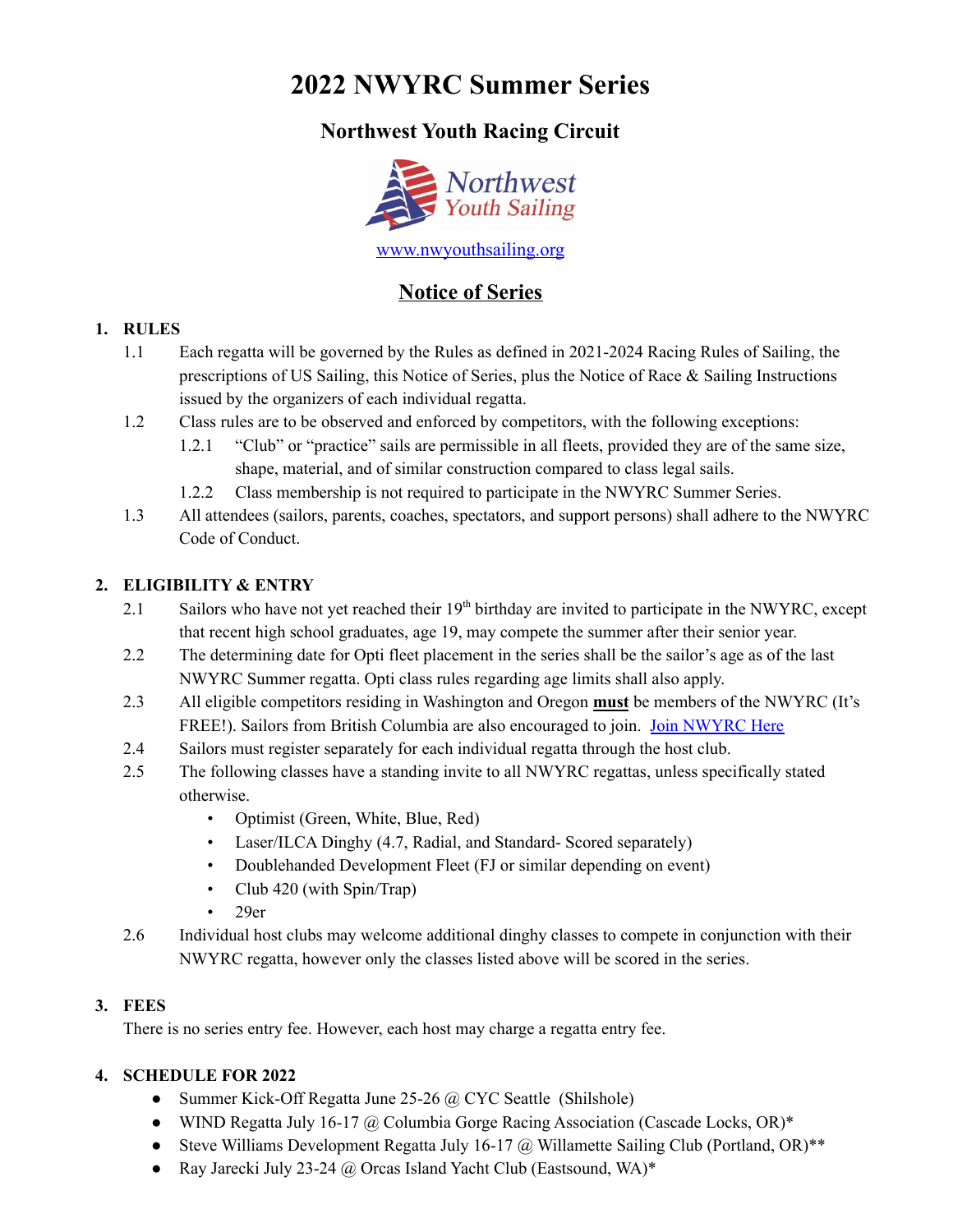- Bellingham Youth Regatta July 30-31 @ Bellingham Yacht Club
- Johnny Adams Memorial (JAM) Aug. 13-14 @ Port Madison Yacht Club (Bainbridge Isl.)
- US Sailing Junior Olympics Aug. 27-28 @ Seattle Yacht Club (Shilshole)
- Octoberfest Sept. 10-11 @ Sail Sand Point (Seattle, WA)

\*Due to Opti Nationals, both WIND and Ray Jarecki will not count towards the Opti series standings. \*\*Development fleets include combined Opti, CFJ, and Laser/ILCA. No NWYRC points for Opti/Lasers.

### **5. SAILING INSTRUCTIONS AND NOTICES OF RACE**

- 5.1 Separate Sailing Instructions and Notices of Race shall be published by each host club.
- 5.2 All Notices of Race shall be posted at <u>nwyouthsailing org</u> on the NWYRC page. Hosts are also encouraged to post these documents to their website.
- 5.3 Questions regarding details about individual regattas should be directed to the host club.

# **6. SCORING**

- 6.1 Individual regattas shall be scored in accordance with RRS Appendix A.
- 6.2 The NWYRC series scores shall be calculated using a modified High Point Scoring methodology.
- 6.3 A sailor's overall finishing position at the end of each regatta shall be used to determine the number of points earned for that regatta, not the individual races within the regatta.
- 6.4 Point values for each NWYRC regatta are calculated as follows:  $(N-X) +1$ , where number of entries (N) minus overall finishing position  $(X)$ , plus one  $(+1)$ , equals the number of points earned.
- 6.5 The completion of one race (minimum) shall constitute a regatta, unless otherwise prescribed by the event organizers in the Notice of Race.
- 6.6 Competitors who register for a regatta, but do not attend shall be awarded zero (0) points, and are not included when determining the point values for other competitors within that regatta.
- 6.7 Competitors who meet the eligibility criteria, but reside outside of Washington or Oregon, and are not members of the NWYRC, shall be included when calculating regatta point totals. However, those not meeting the eligibility criteria (i.e. adults) shall be excluded when calculating regatta point totals.
- 6.8 Competitors shall only receive points at a regatta when competing in a class which has at least three (3) entries which start at least one race during the regatta.
- 6.9 A competitor's NWYRC series score shall be the sum total of their best regatta finishes as described below.
	- 6.9.1 If a class is present at seven (7) NWYRC regattas, then a competitor's top five (5) scores shall be counted in that class.
	- 6.9.2 If a class is present at five  $(5)$  or six  $(6)$  NWYRC regattas, then a competitor's top four (4) scores shall be counted in that class.
	- 6.9.3 If a class is present at four (4) NWYRC regattas, then a competitor's top three (3) scores shall be counted in that class.
	- 6.9.4 A class which is not present in at least four (4) NWYRC regattas shall not be eligible for overall series awards or honors.
- 6.10 In the event of a tie between two or more boats in the overall NWYRC series standings, the tie breaking formula described in Appendix A (Rule A8) shall be used, except that regatta scores shall be used in place of scores from individual races. Ties occurring outside of podium positions shall remain unbroken.
- 6.11 With the exception of Green Fleet, the Optimist Class shall be scored collectively, although regatta organizers may extract separate results to recognize top finishers in the White, Blue, and Red fleets.
- 6.12 Laser/ILCA Dinghy classes shall be scored separately. Scores may not be substituted when sailing